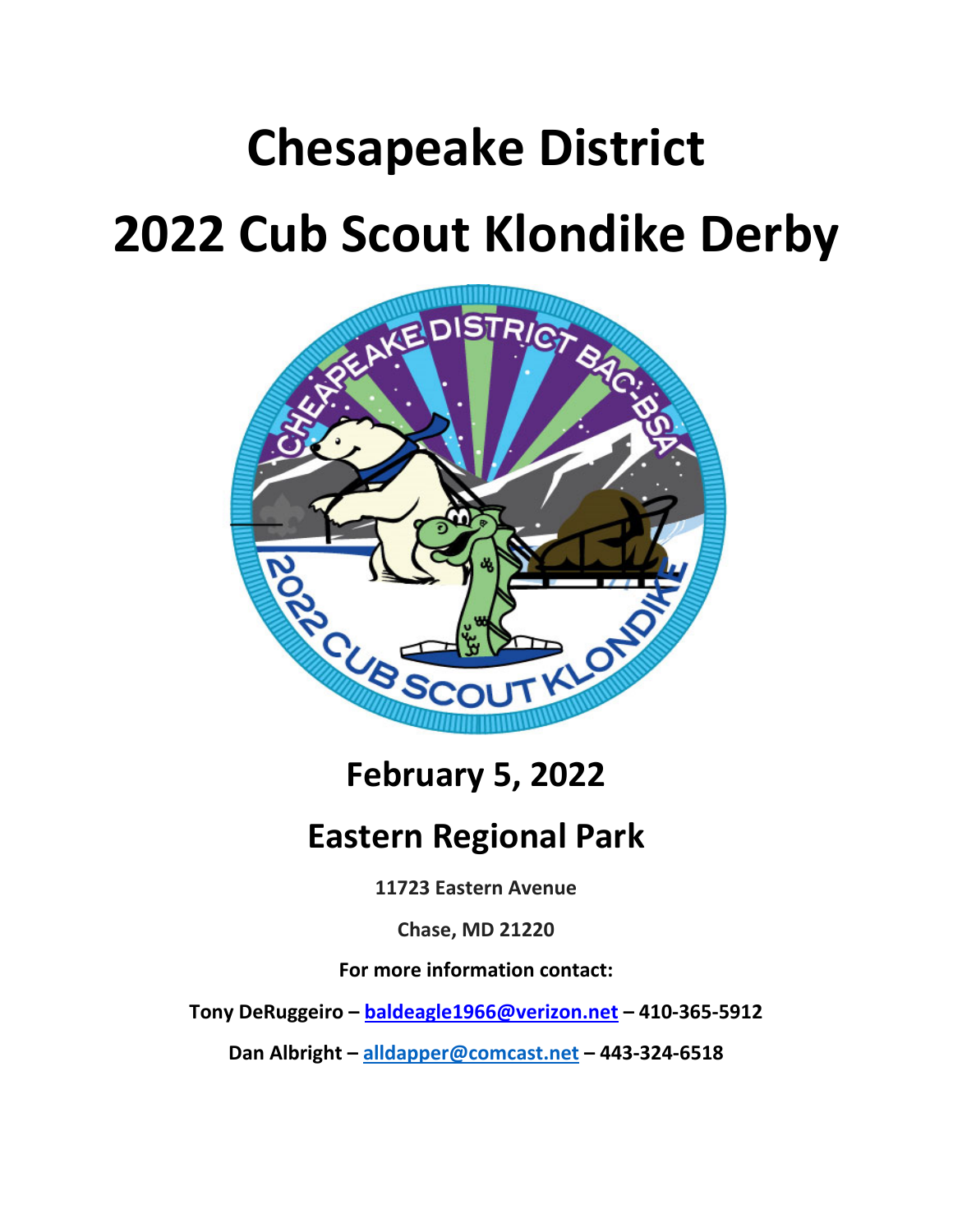### **Chesapeake District Cub Scout Klondike Derby**

The Cub Scout Klondike Derby is an event that allows cub scouts from all over the Chesapeake District to come together and compete in games and activities. The scouts will be working together in dens. Each den will be visiting various stations. The stations could be games, teamwork activities, or demonstrations that will allow them to learn. At each station, the dens will earn points. The points will be given out based on how well the den listens at the station, follows directions, and works together, how well they follow the points of the scout oath and law, and how much Scout Spirit they show! At the end of the day, awards will be given to the top three dens.

Throughout the day, each den will be pulling a sled to each station. The sled allows the den to carry their belongings as well as show off some of that Scout Spirit! The den should have a den flag on their sled. They can also decorate the sled using either the Klondike theme or general scouting themes. This year, our theme is Polar Bear on the Bay. At the end of the day, the dens will race their sleds. The top finisher in the sled race, will also receive an award.

#### **Schedule**

| $8:30 - 8:55$ AM                                                         | Check-In                                                  |
|--------------------------------------------------------------------------|-----------------------------------------------------------|
| $9:00$ AM                                                                | Flag Raising and Opening - Flag Pole                      |
| Stations will last 30 minutes with 5 minutes to move to the next station |                                                           |
| $9:20$ AM                                                                | <b>First Station</b>                                      |
| 9:55 AM                                                                  | <b>Second Station</b>                                     |
| 10:30 AM                                                                 | <b>Third Station</b>                                      |
| 11:05 AM                                                                 | <b>Fourth Station</b>                                     |
| 11:40 AM                                                                 | <b>Fifth Station</b>                                      |
| 12:15 AM                                                                 | Sixth Station                                             |
| 12:50 PM                                                                 | Lunch - Dens will stay at their last station to eat lunch |
| 1:30 PM                                                                  | Sled Race                                                 |
| 2:00 PM                                                                  | Awards - Flag Pole                                        |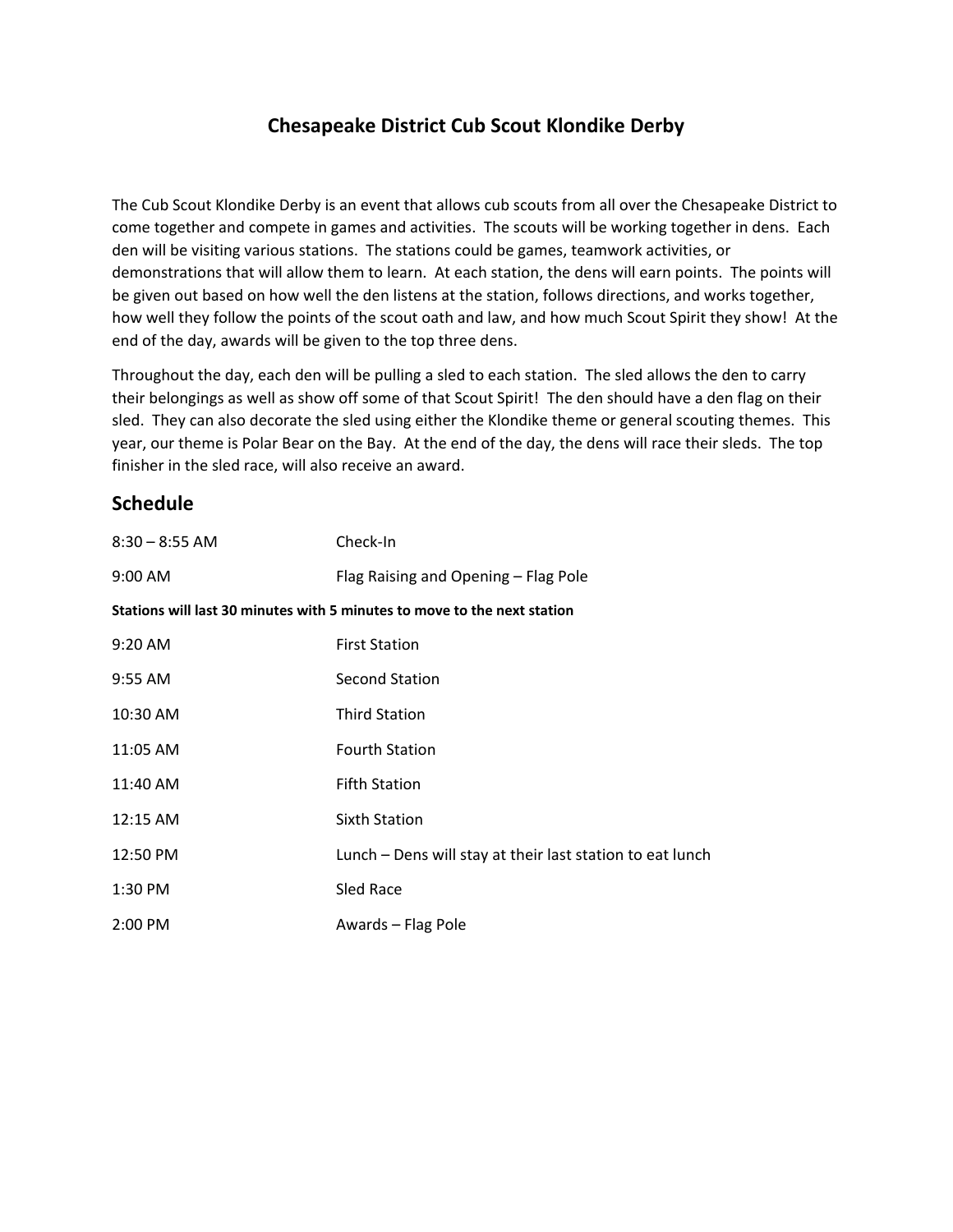### **Klondike Derby – Rules and Preparation**

The scouts will participate in dens. The den can consist of Cub Scouts from a single level (Tiger, Wolf, etc.) or different levels. An ideal den size is about 8 scouts; however, the den can be larger or smaller. Each pack will determine the makeup of each den. It is possible that there may be multiple dens participating in a station during each session however each den will be scored individually. If a pack does not have enough scouts to make a den, individual scouts may be grouped together with scouts from another pack.

Each den should bring their own sled. Dens are encouraged to decorate their sled to show their Scout Spirit! Dens are encouraged to use either a Polar Bear or Scouting theme for their sled. Dens should also have a den flag on their sled. Each den should have a den cheer. When the den arrives at a station, before entering the station area, they should first ask permission to enter. Once the station leader grants them permission, and they enter, the den should give their den cheer! Once done, they should pay attention and listen for further instructions. All of this will count in the scoring for each station.

Awards will be given for the following:

- First, Second, and Third place awards Station scores and Scout Spirit
- First Place Award Sled Race

The sled race will be run at the end of the day. There will be multiple heats ran to determine the winner. There can be no more than 8 scouts per sled and one of those must ride on the sled. If there are more than 8 scouts in the den, the remaining scouts should cheer on the racers. **To race, the den must have a rider with a helmet.** If the sled has wheels, they must be removed for the race.

The Klondike Derby is a winter event! We will be outside all day. It is important that all participants dress appropriately for the weather. The event will be held rain or shine. We will only cancel in extreme circumstances. If we must cancel the event for any reason, we will send an email to all cubmasters and committee chairs and we will post the information on the Chesapeake District Facebook page. Lunch is provided and will be served after the last station. Scouts will eat at the location of their last station.

#### **What should each den bring?**

- Den sled decorated with either a Polar Bear or Scouting theme. If the sled has wheels, the wheels will need to be removed for the sled race
- Den Flag
- Den Cheer
- Reusable cup for each participant for Hot Chocolate
- One helmet for the Sled Race rider
- Scout Spirit!